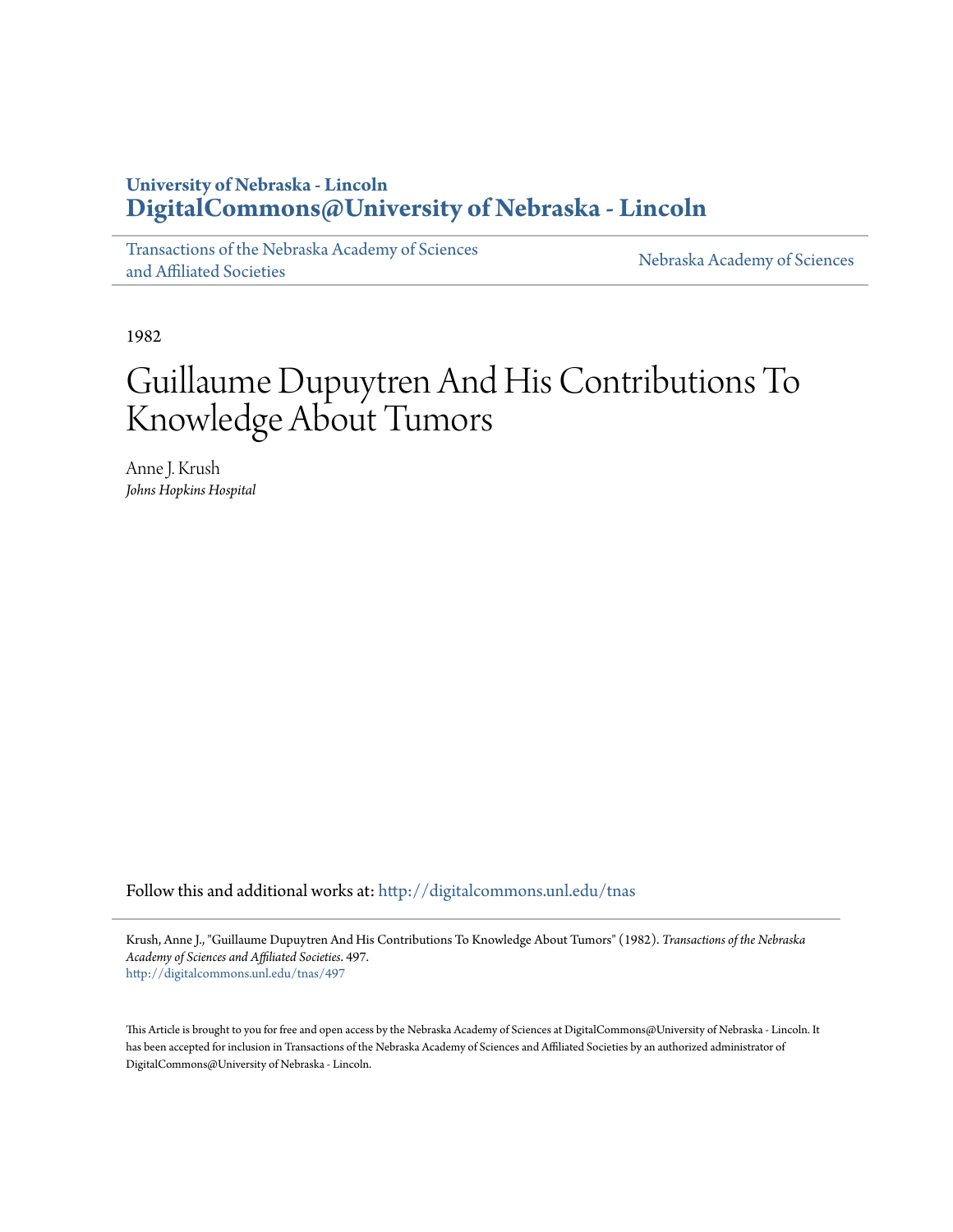### **GUILLAUME DUPUYTREN AND HIS CONTRIBUTIONS**

#### **TO KNOWLEDGE ABOUT TUMORS**

#### **Anne J. Krush**

The J ohns Hopkins Hospital 600 North Wolfe Street Baltimore, Maryland 21205

Guillaume Dupuytren was born in the village of Pierrebuffière, on 5 October 1777. Though his father was a lawyer and parliamentarian, many of Dupuytren's other ancestors had been physicians, mostly surgeons. Guillaume entered the College of Magnac-Laval at age seven. From age 12 to 17 he attended the Marche School in Paris. Upon completion of these studies, he wished to join the army, but his father insisted that he become a surgeon. At age 18 he became a prosector at Charity Hospital in Paris under the tutelage of Dr. Boyer and studied under Pinel, Corvisart, Cuvier, and others. His peers were Bichat, Lederc, Ailbert, and Laennec. Dupuytren became Surgeon-in-chief at l'Hôtel Dieu Hospital in 1815 at age 38, and later was Surgeon to Louis XVIII.

III at age 57 of a stroke, Dupuytrendied on 8 February 1835. His contributions to knowledge of cancer included observations and lectures concerning malignant cysts, lacrimal tumors, hydatid tumors of muscle and viscera, fibro-cellular tumors, polyps, hydrosarcocele, hemorrhoidal tumors, and cartilaginous tumors.

t t t

Guillaume Dupuytren, the oldest of nine children, was born in the village of Pierrebuffière, about four miles from Limoges, France, on 5 October 1777. His parents were Jean-Baptiste Dupuytrein, a lawyer in Parliament, and Marguérite Faure (Bourjot Saint-Hilaire, 1835; Tonnet, 1835). As an infant he was placed with a nurse who lived several miles from the Dupuytren household. At the age of seven he was sent off to school, the College of Magnac-Laval, as a boarder. Unhappy at this school, he soon returned home. His father was furious and took him back to school immediately. Later, Dupuytren ascribed his love of studying to the lack of love and feeling from his home. This may also have caused his aloof and disdainful attitude toward some of his peers.

Dupuytren completed his studies at Magnac-Laval in 1794. He then wanted to join the army and the Revolutionary movement in Paris, but again his father intervened, and since many generations of Dupuytrens had included surgeons, he gave the order, "You will be a surgeon!" Dupuytren was enrolled in the medical-surgical school of the Saint Alexis Hospital in Limoges. However, his family was unwilling to support him; so he returned to Paris, received a meager scholarship and entered the College of La Marche. He led a miserable existence in an unheated and unlighted garret, with hardly enough money for food, and very little help from his family.

**In** December 1794, national schools of medicine were opened in Paris, Strasbourg, and Montpellier. Guillaume was enrolled in the Paris school. "At his first entrance into the anatomy room, the sight of dissected cadavers, the disorder of human waste products so putrid, made him feel faint and sick" (Mondor, 1945). This feeling lasted two weeks, at the end of which Dupuytren "announced to his parents that his resolution to become an anatomist and surgeon was irrevocable" (Mondor, 1945). His father was elated and told him to go quickly to see Dr. Boyer who was Second Surgeon at Charity Hospital in Paris.

As Prosector in the Department of Anatomy at Charity Hospital, to which he was elected at age 18, Dupuytren was greatly influenced by such physicians as Pinel at Salpêtriere and Corvisart at Charity Hospital, and by Cuvier at the Jardin des Plantes. He eschewed mediocrity, and his secret ambition was to become the best surgeon in Paris.

**In** 1802 Dupuytren was elected Second Surgeon at the Hôtel Dieu Hospital, winning the position over Dr. Roux, who was a friend and student of Dr. Bichat. But Dupuytren did not care for a subordinate position, and Pinel once said of him, "A person with his character could not remain long under the direction of others" (Mondor, 1945). He became Chief of the Practice of Surgery at the School of Medicine where he worked hard, was a perfectionist, and could not stand laziness, ignorance, or mediocrity in others. He believed the use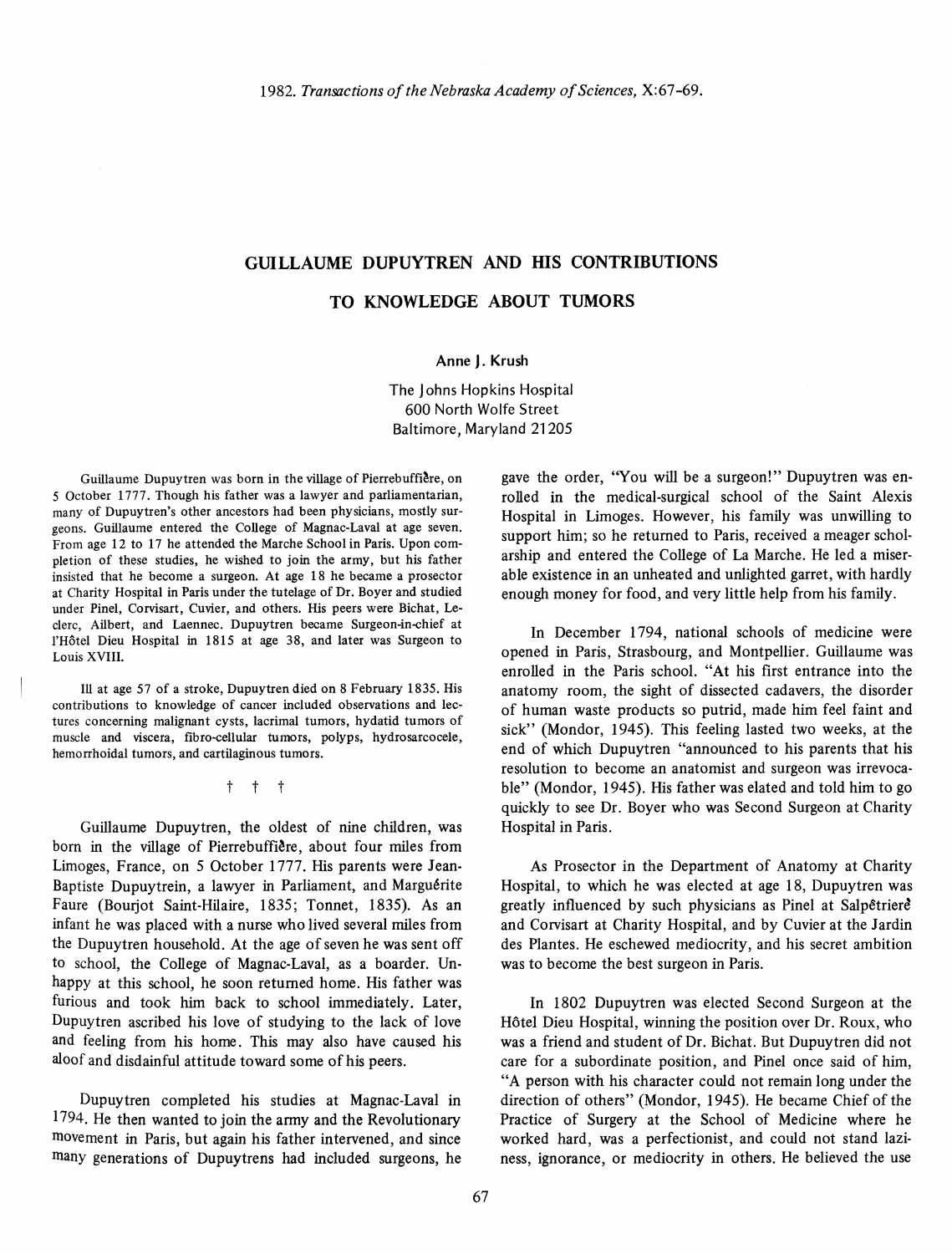of cadavers afforded the best instruction for his students, no matter how the bodies were obtained. In fact, he said that "when the time comes, I shall give my own body for study."

Upon completion of his medical studies at the University, Dupuytren dedicated his doctoral thesis to his first instructor, Dr. Boyer. The thesis was entitled "Propositions concerning several matters in anatomy, physiology, and pathological anatomy" (Mondor, 1945). He felt that pathological anatomy should be considered a separate science, and thus a new era of medicine evolved. Cuvier said of him, "He was the equal of his teachers and the teacher of his equals (or peers)" (Mondor, 1945).

With Bayle and Laennec, Dupuytren founded the Anatomical Society of France in 1803. Not long after this, Laennec accused Dupuytren of plagiarizing some of the work of his friend, Dr. Bichat. Letters on both sides were published in the *French Journal of Medicine* until the editors, feeling that the debate did not serve science or medicine, refused to publish additional letters.

In about 1813 Dupuytren was appointed Surgeon-inchief at the Hotel Dieu Hospital, a position he had hoped to fill for many years. This was a huge hospital in Paris where many kinds of serious medical and surgical conditions were treated. Dupuytren worked long hours, beginning his day by visiting patients, followed by lectures and discussions with colleagues and students concerning the interesting cases of that day. Then he went to surgery for several hours. In the afternoon he returned to his home where he saw private patients for several more hours. He amassed a fortune from his private practice.

After treating (but uncussessfully) a nephew of Louis XVIII, the Duke of Berry, a Bourbon prince, who had been mortally wounded in the chest in an assassination attempt by a Bonapartist fanatic, the King made Dupuytren a Baron of France, and gave him the position of First Surgeon to the King. The death of the Duke of Berry marked a turning point in the restoration of the Bourbon monarchy in France and gave Dupuytren political support for his continuing professional endeavors.

Dupuytren continued his rigorous schedule at the HOtel Dieu Hospital, performing surgery fearlessly, brilliantly, and innovatively. He also became involved in a number of arguments and altercations with his colleagues, until at age 56 a stroke occurred. He recuperated for a short while in Italy, then tried to return to work, but his enlarged heart failed and he died at 3 a.m. on 8 February 1835, holding the hand of his daughter.

In his lifetime Dupuytren never had time to prepare his

surgical clinical lectures for publication. His students, however, took copious notes, and beginning even before his death, in 1832, under the aegis of the Niort Society of Medicine, they consolidated his lectures. For each condition of the patient, the known principles about the condition, its variations, the suggested treatment, and surgical procedure were combined (Dupuytren, 1832, 1833, and 1834) though they had been presented at different times during Dupuytren's 25 yrs of work as First Surgeon at the Hôtel Dieu Hospital.

In the four volumes of oral lectures, a number were concerned with tumors and cancers. The very first lecture, however, was Dupuytren's study of the contraction of the palmar aponeurosis causing permanent contraction of the fingers, and his method of treating this condition. This was a "first" and is known in medicine as "Dupuytren's contracture" (Dupuytren, 1832). Dupuytren (1832) described what is called a hydro-sarcocele. A 32-yr-old Navy physician came to him with a complaint of an undescended, left testis. It behaved like a hernia and at times like a hydrocele, and it was necessary for the patient to contain it with a tight bandage most of the time. Part of the "tumor" was fluid, part was hard, on examination. After much deliberation, Dupuytren decided to operate and remove the testis. The liquid resembled that found in a hydrocele. The testis, itself, was hard. It was removed and found to be an early carcinoma and the physician was cured. We now know that if an undescended testicle is left in the body, a great risk for cancer ensues. Dupuytren's observations and surgery may have been the first to demonstrate this risk.

Dupuytren (1832) described encysted fibrocellular tumors (also called ganglions and nervous tubercles). Until this time these cysts had been considered only an affection of nerves. Dupuytren divided cysts into three kinds: one "was organized around a foreign liquid or solid" such as a kidney stone; the second type included those "which are formed spontaneously and pre-exist the material which they contain," such as serous cysts and hydatidiform tumors; the third he characterized as "fibrous, dense, white, not extensible, and disposed linearly." They are round, the size of a pea, and situated nearly always under the skin, and become soft, but a very serious cancer. Dupuytren found that these cysts did not arise in nerves but were quite separate from them. He found them in subcutaneous and subaponeurotic tissue and in the breast. They present as "grains of wheat, coffee grains, peas, sometimes oblong, also lenticular, never becoming larger than a small marsh bean; the exterior is smooth, opaque and hard; they rebound like an elastic body; the tissue is homogenous without cavities, but fibrous and cartilaginous" (Dupuytren, 1833). Dupuytren distinguished between benign and cancerous cysts as follows: the benign cyst is mobile; the color of the skin above it does not change; it is situated not near an organ such as a blood vessel or nerve, but it is subcutaneous. The cancerous cyst is immobile, adherent to the skin which becomes a violet